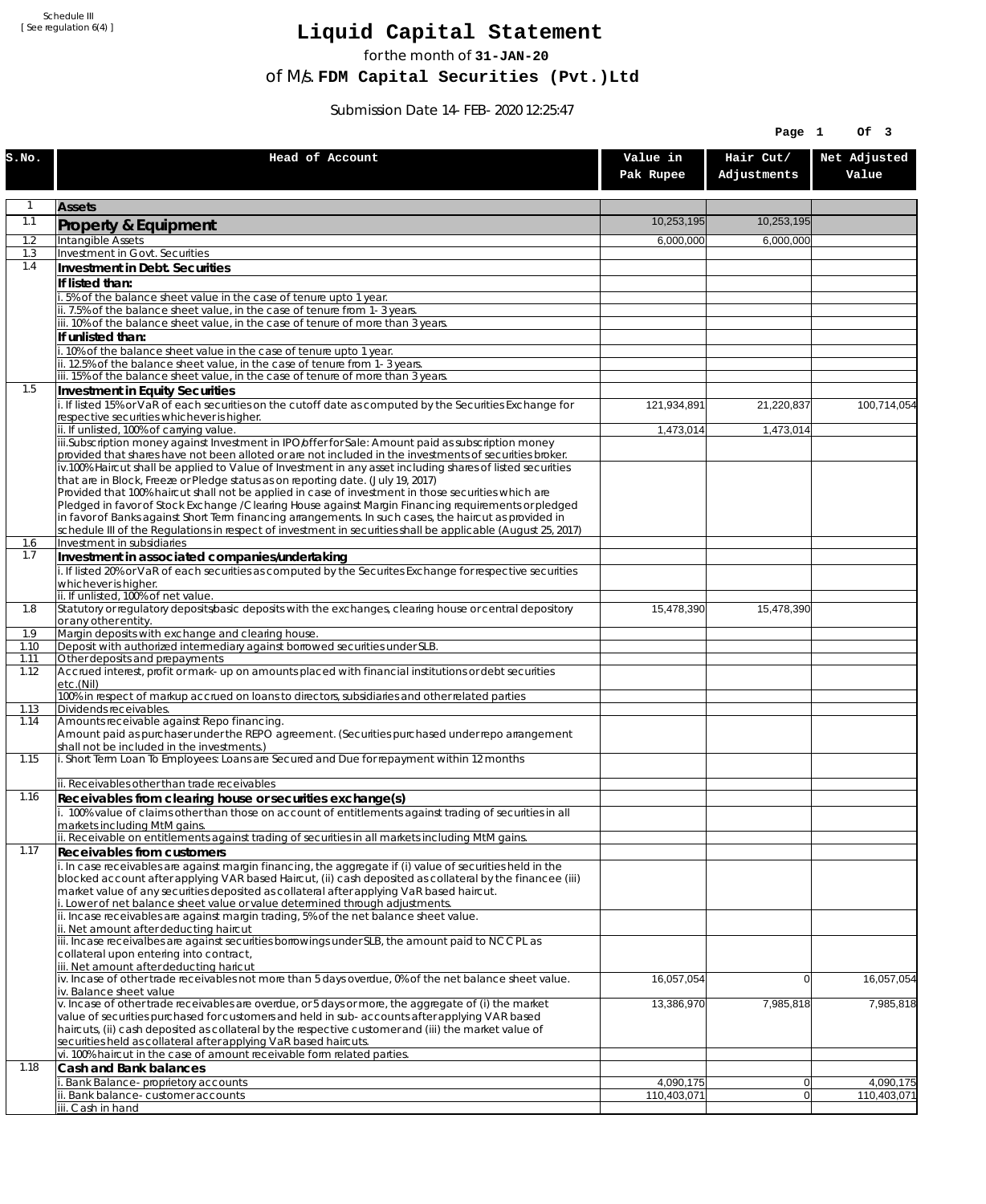Schedule III [ See regulation 6(4) ]

## **Liquid Capital Statement**

for the month of **31-JAN-20**

of M/s. **FDM Capital Securities (Pvt.)Ltd**

Submission Date 14-FEB-2020 12:25:47

|                |                                                                                                                                                                                                                                                                                                                                                                                                                                                                                                                                                                                                                                                                                                                             |                       | Page 2                   | Of 3                  |
|----------------|-----------------------------------------------------------------------------------------------------------------------------------------------------------------------------------------------------------------------------------------------------------------------------------------------------------------------------------------------------------------------------------------------------------------------------------------------------------------------------------------------------------------------------------------------------------------------------------------------------------------------------------------------------------------------------------------------------------------------------|-----------------------|--------------------------|-----------------------|
| S.NO.          | Head of Account                                                                                                                                                                                                                                                                                                                                                                                                                                                                                                                                                                                                                                                                                                             | Value in<br>Pak Rupee | Hair Cut/<br>Adjustments | Net Adjusted<br>Value |
| 1.19           | <b>Total Assets</b>                                                                                                                                                                                                                                                                                                                                                                                                                                                                                                                                                                                                                                                                                                         | 299,076,760           | 62,411,254               | 239,250,172           |
| $\overline{2}$ | Liabilities                                                                                                                                                                                                                                                                                                                                                                                                                                                                                                                                                                                                                                                                                                                 |                       |                          |                       |
| 2.1            | Trade Payables                                                                                                                                                                                                                                                                                                                                                                                                                                                                                                                                                                                                                                                                                                              |                       |                          |                       |
|                | Payable to exchanges and clearing house                                                                                                                                                                                                                                                                                                                                                                                                                                                                                                                                                                                                                                                                                     |                       |                          |                       |
|                | . Payable against leveraged market products<br>iii. Payable to customers                                                                                                                                                                                                                                                                                                                                                                                                                                                                                                                                                                                                                                                    | 105,819,504           | $\overline{0}$           | 105,819,504           |
| 2.2            | <b>Current Liabilities</b>                                                                                                                                                                                                                                                                                                                                                                                                                                                                                                                                                                                                                                                                                                  |                       |                          |                       |
|                | Statutory and regulatory dues                                                                                                                                                                                                                                                                                                                                                                                                                                                                                                                                                                                                                                                                                               |                       |                          |                       |
|                | ii. Accruals and other payables<br>ii. Short-term borrowings                                                                                                                                                                                                                                                                                                                                                                                                                                                                                                                                                                                                                                                                |                       |                          |                       |
|                | iv. Current portion of subordinated loans                                                                                                                                                                                                                                                                                                                                                                                                                                                                                                                                                                                                                                                                                   |                       |                          |                       |
|                | v. Current portion of long term liabilities<br>vi. Deferred Liabilities                                                                                                                                                                                                                                                                                                                                                                                                                                                                                                                                                                                                                                                     |                       |                          |                       |
|                | vii. Provision for bad debts                                                                                                                                                                                                                                                                                                                                                                                                                                                                                                                                                                                                                                                                                                |                       |                          |                       |
|                | viii. Provision for taxation                                                                                                                                                                                                                                                                                                                                                                                                                                                                                                                                                                                                                                                                                                |                       |                          |                       |
| 2.3            | ix. Other liabilities as per accounting principles and included in the financial statements                                                                                                                                                                                                                                                                                                                                                                                                                                                                                                                                                                                                                                 |                       |                          |                       |
|                | Non-Current Liabilities<br>i. Long-Term financing                                                                                                                                                                                                                                                                                                                                                                                                                                                                                                                                                                                                                                                                           |                       |                          |                       |
|                | a. Long-Term financing obtained from financial instituion: Long term portion of financing obtained from<br>a financial institution including amount due against finance lease                                                                                                                                                                                                                                                                                                                                                                                                                                                                                                                                               |                       |                          |                       |
|                | b. Other long-term financing<br>ii. Staff retirement benefits                                                                                                                                                                                                                                                                                                                                                                                                                                                                                                                                                                                                                                                               |                       |                          |                       |
|                | iii. Advance against shares for Increase in Capital of Securities broker: 100% haircut may be allowed in                                                                                                                                                                                                                                                                                                                                                                                                                                                                                                                                                                                                                    |                       |                          |                       |
|                | respect of advance against shares if:                                                                                                                                                                                                                                                                                                                                                                                                                                                                                                                                                                                                                                                                                       |                       |                          |                       |
|                | a. The existing authorized share capital allows the proposed enhanced share capital<br>b. Boad of Directors of the company has approved the increase in capital<br>c. Relevant Regulatory approvals have been obtained                                                                                                                                                                                                                                                                                                                                                                                                                                                                                                      |                       |                          |                       |
|                | d. There is no unreasonable delay in issue of shares against advance and all regulatory requirements<br>relating to the increase in paid up capital have been completed.                                                                                                                                                                                                                                                                                                                                                                                                                                                                                                                                                    |                       |                          |                       |
|                | e. Auditor is satisfied that such advance is against the increase of capital.<br>iv. Other liabilities as per accounting principles and included in the financial statements                                                                                                                                                                                                                                                                                                                                                                                                                                                                                                                                                |                       |                          |                       |
| 2.4            | Subordinated Loans                                                                                                                                                                                                                                                                                                                                                                                                                                                                                                                                                                                                                                                                                                          |                       |                          |                       |
|                | . 100% of Subordinated loans which fulfill the conditions specified by SECP are allowed to be deducted:<br>The Schedule III provides that 100% haircut will be allowed against subordinated Loans which fulfill the<br>conditions specified by SECP. In this regard, following conditions are specified:<br>a. Loan agreement must be executed on stamp paper and must clearly reflect the amount to be repaid<br>after 12 months of reporting period<br>b. No haircut will be allowed against short term portion which is repayable within next 12 months.<br>c. In case of early repayment of loan, adjustment shall be made to the Liquid Capital and revised Liquid<br>Capital statement must be submitted to exchange. |                       |                          |                       |
|                | ii. Subordinated loans which do not fulfill the conditions specified by SECP                                                                                                                                                                                                                                                                                                                                                                                                                                                                                                                                                                                                                                                |                       |                          |                       |
| 2.5            | <b>Total Liabilites</b>                                                                                                                                                                                                                                                                                                                                                                                                                                                                                                                                                                                                                                                                                                     | 105.819.504           | $\mathbf{0}$             | 105,819,504           |
| 3              | Ranking Liabilities Relating to:                                                                                                                                                                                                                                                                                                                                                                                                                                                                                                                                                                                                                                                                                            |                       |                          |                       |
| 3.1            | Concentration in Margin Financing                                                                                                                                                                                                                                                                                                                                                                                                                                                                                                                                                                                                                                                                                           |                       |                          |                       |
|                | The amount calculated client-to- client basis by which any amount receivable from any of the<br>financees exceed 10% of the aggregate of amounts receivable from total financees.                                                                                                                                                                                                                                                                                                                                                                                                                                                                                                                                           |                       |                          |                       |
| 3.2            | Concentration in securites lending and borrowing                                                                                                                                                                                                                                                                                                                                                                                                                                                                                                                                                                                                                                                                            |                       |                          |                       |
|                | The amount by which the aggregate of:                                                                                                                                                                                                                                                                                                                                                                                                                                                                                                                                                                                                                                                                                       |                       |                          |                       |
|                | (i) Amount deposited by the borrower with NCCPL<br>(Ii) Cash margins paid and                                                                                                                                                                                                                                                                                                                                                                                                                                                                                                                                                                                                                                               |                       |                          |                       |
|                | (iii) The market value of securities pledged as margins exceed the 110% of the market value of shares                                                                                                                                                                                                                                                                                                                                                                                                                                                                                                                                                                                                                       |                       |                          |                       |
| 3.3            | borrowed<br>Net underwriting Commitments                                                                                                                                                                                                                                                                                                                                                                                                                                                                                                                                                                                                                                                                                    |                       |                          |                       |
|                | (a) in the case of right issuse: if the market value of securites is less than or equal to the subscription                                                                                                                                                                                                                                                                                                                                                                                                                                                                                                                                                                                                                 |                       |                          |                       |
|                | price; the aggregate of:                                                                                                                                                                                                                                                                                                                                                                                                                                                                                                                                                                                                                                                                                                    |                       |                          |                       |
|                | (i) the 50% of Haircut multiplied by the underwriting commitments and<br>(ii) the value by which the underwriting commitments exceeds the market price of the securities.<br>In the case of rights issuse where the market price of securities is greater than the subscription price, 5% of                                                                                                                                                                                                                                                                                                                                                                                                                                |                       |                          |                       |
|                | the Haircut multiplied by the net underwriting<br>(b) in any other case: 12.5% of the net underwriting commitments                                                                                                                                                                                                                                                                                                                                                                                                                                                                                                                                                                                                          |                       |                          |                       |
| 3.4            | Negative equity of subsidiary                                                                                                                                                                                                                                                                                                                                                                                                                                                                                                                                                                                                                                                                                               |                       |                          |                       |
|                | The amount by which the total assets of the subsidiary (excluding any amount due from the subsidiary)<br>exceed the total liabilities of the subsidiary                                                                                                                                                                                                                                                                                                                                                                                                                                                                                                                                                                     |                       |                          |                       |
| 3.5            | Foreign exchange agreements and foreign currency positions<br>5% of the net position in foreign currency. Net position in foreign currency means the difference of total                                                                                                                                                                                                                                                                                                                                                                                                                                                                                                                                                    |                       |                          |                       |
| 3.6            | assets denominated in foreign cuurency less total liabilities denominated in foreign currency<br>Amount Payable under REPO                                                                                                                                                                                                                                                                                                                                                                                                                                                                                                                                                                                                  |                       |                          |                       |
| 3.7            | Repo adjustment                                                                                                                                                                                                                                                                                                                                                                                                                                                                                                                                                                                                                                                                                                             |                       |                          |                       |
|                |                                                                                                                                                                                                                                                                                                                                                                                                                                                                                                                                                                                                                                                                                                                             |                       |                          |                       |